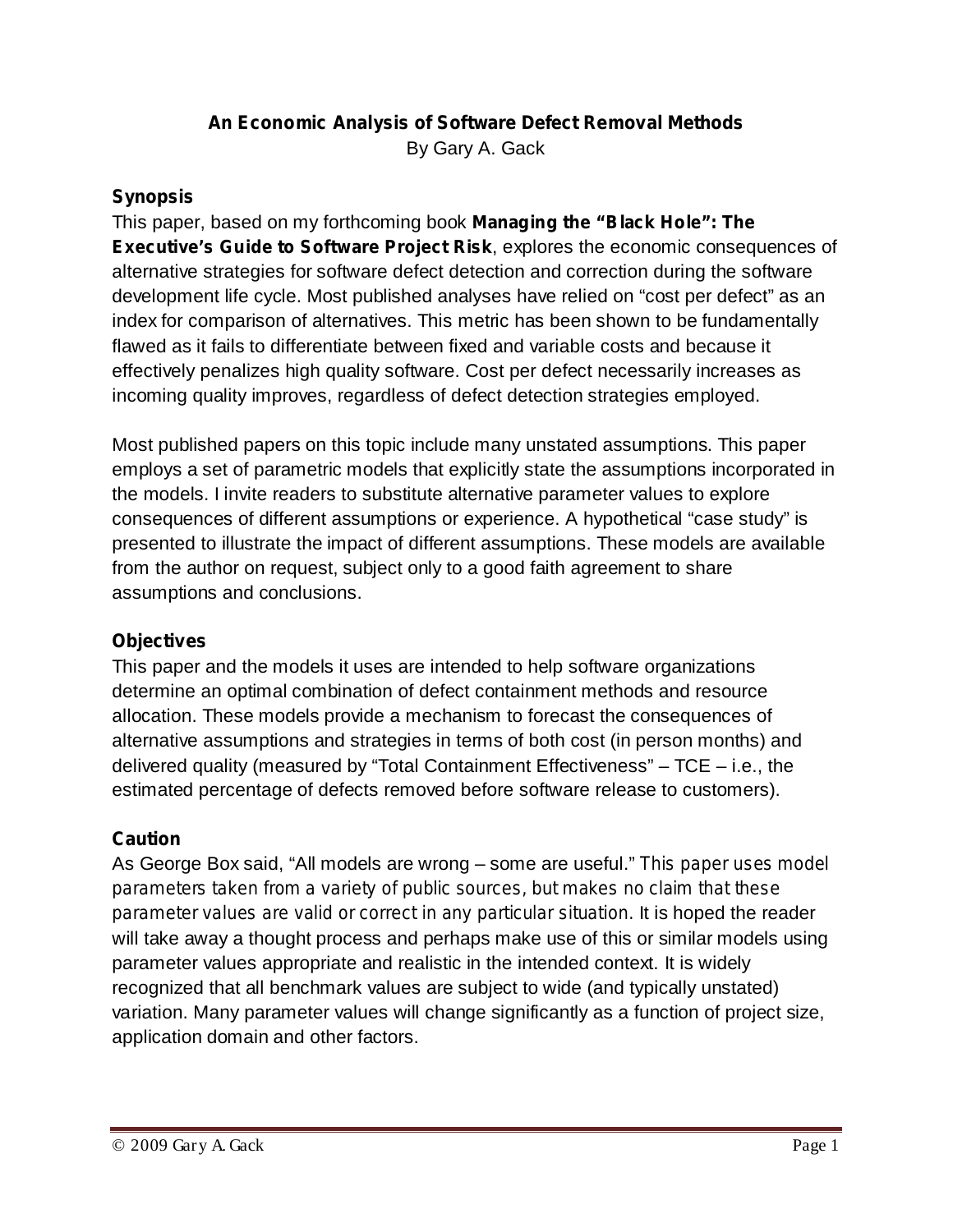## **Overview**

The complete model includes 5 tables – the first 4 include user-supplied parameters and calculate certain fields based on those parameters. The fifth table summarizes the results of the other four. We will look at the summary first, and then get into the details upon which the summary is based.

The summary charts, displayed graphically below, include five scenarios all based on an assumed size of 1000 function points. The first three scenarios assume defects are "inserted" at US average rates according to Capers Jones *Software Engineering Best* **Practices** (2009, p.69) – a total of 5.00 defects per function point, including bad fixes and documentation errors. Scenarios four and five respectively reflect results reported by higher maturity groups in which defects inserted are reduce to 4 per function point in scenario 4 and 3 per function point in scenario 5.

Scenario 1 represents a "test only" scenario in which no "pre-test" appraisals, such as formal inspections, are used. Scenarios two and three introduce certain pre-test appraisals, including inspections and static analysis, and in scenarios 3-5 discontinue some test activities. Other model parameters, discussed later, remain constant across all scenarios. Inspection percentages indicate the portion of the work product inspected.

| <b>Appraisal Type</b>   |   | Scenario      |     |     |     |  |  |  |
|-------------------------|---|---------------|-----|-----|-----|--|--|--|
|                         |   | $\mathcal{P}$ | 3   |     | 5   |  |  |  |
| Requirements Inspection |   | 50%           | 75% | 75% | 75% |  |  |  |
| Design Inspection       |   | 30%           | 50% | 50% | 50% |  |  |  |
| Code Inspection         |   | 20%           | 20% | 20% | 20% |  |  |  |
| <b>Static Analysis</b>  |   |               | X   | X   | X   |  |  |  |
| <b>Unit Test</b>        | x | x             |     |     |     |  |  |  |
| <b>Function Test</b>    | x | X             |     |     |     |  |  |  |
| <b>Integration Test</b> | x | X             | X   | X   | X   |  |  |  |
| <b>System Test</b>      | x | x             | x   | X   | X   |  |  |  |
| <b>Acceptance Test</b>  | x | x             | x   | x   | x   |  |  |  |

**Alternative Appraisal Strategies**

Note that static analysis can only be used for certain procedural languages such as C and Java.

Two summaries are developed – the first shows the impact of alternative appraisal strategies on delivered quality as measured by "Total Containment Effectiveness", i.e., the percentage of defects removed prior to delivery of the software. In this illustration a "best" mix of appraisal activities (scenarios 3-5) reduces delivered defects by about 75% compared to a test-only approach (scenario 1) typically used by average groups.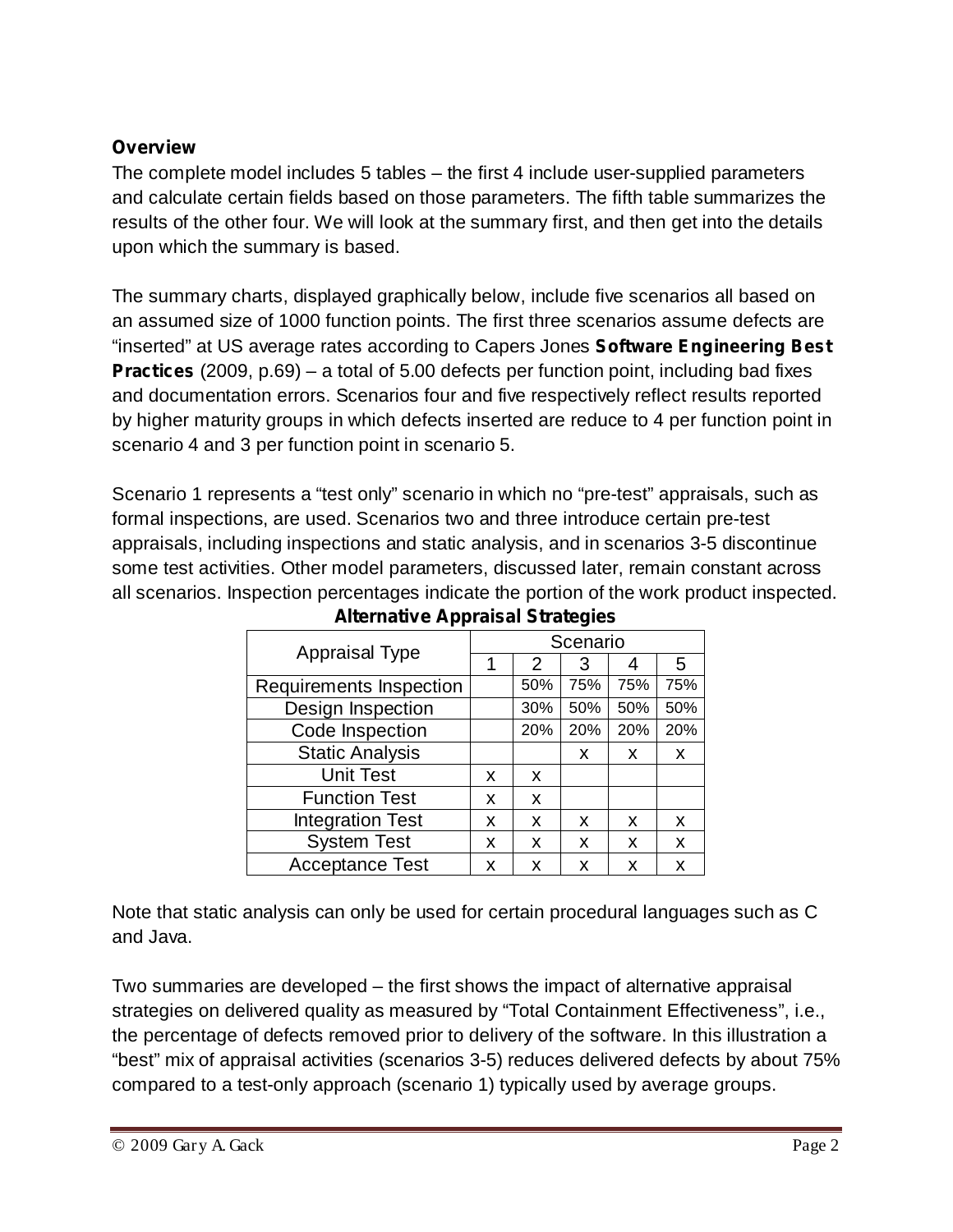

The second summary shows the impact of alternative appraisal strategies on "nonvalue-added" effort as defined in the Cost of Quality framework – i.e., all appraisal and rework effort is by definition "non-value-added" (NVA). Although certainly a "necessary evil" our goal will always be to minimize these costs.



In this illustration a "best" (scenario 3) mix of appraisal activities reduces total NVA effort (including both pre- and post-release effort) by 44% compared to a test-only approach typically used by average groups (66.6 person months in scenario 3 vs. 119.9 in scenario 1). More mature organizations, as a result of lower defect insertion, can reduce NVA by an additional 30% (to 46.3 in scenario 5 vs. 66.6 in scenario 3).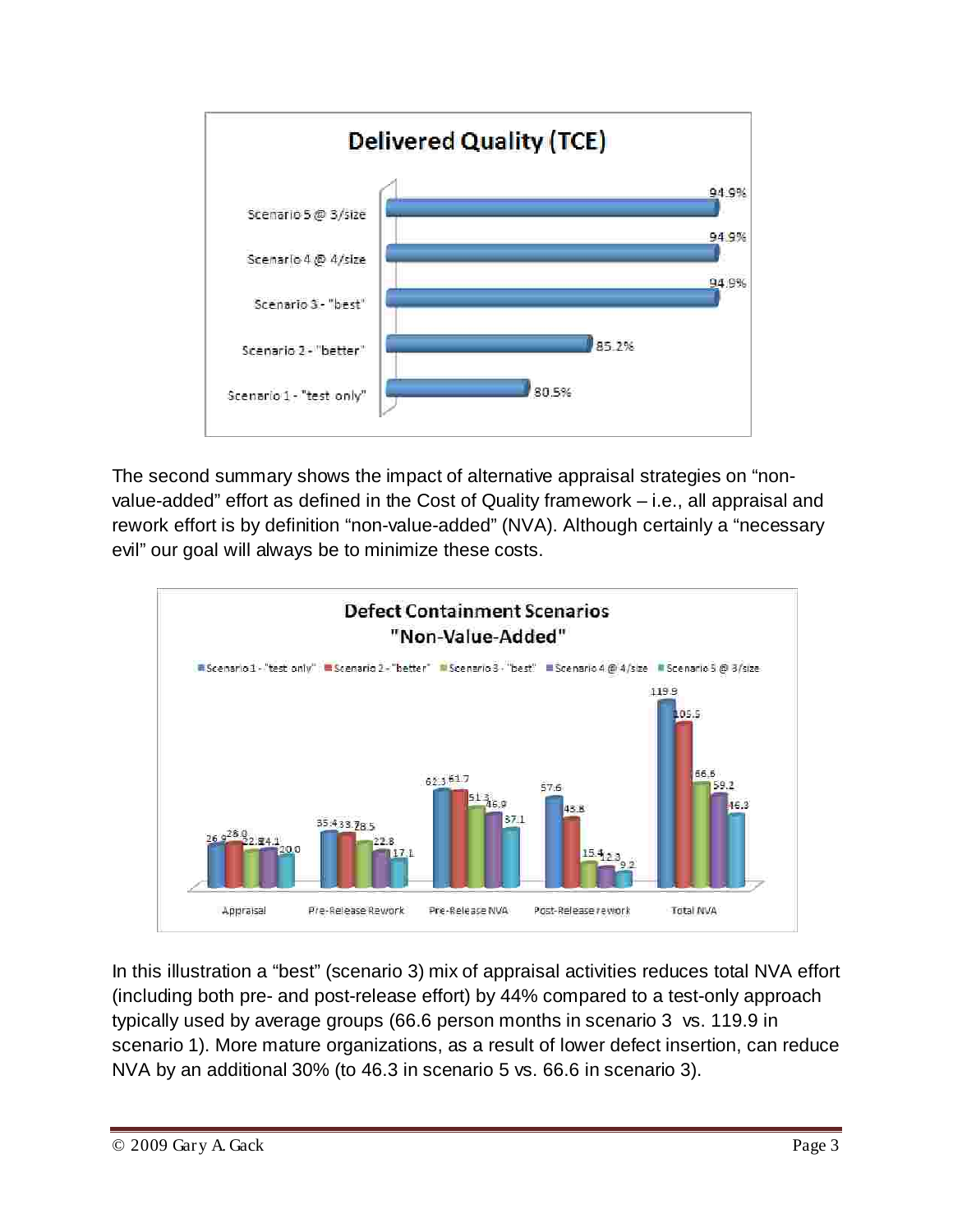## **Supporting Details**

As indicated earlier, 4 tables containing various parameters are used to develop the summary forecast.

- Table 1: The Defect Containment Model identifies appraisal steps to be used in a given scenario, a forecast of the number of major defects likely to be present at the start of each appraisal step, and the "containment rate" (expected percentage of defects likely to be found) for each step. The model forecasts total major defects found and remaining at each appraisal step based on the parameters provided.
- Table 2: Inspection Effort Model parameters define the percent of the total work product to be inspected (often less than 100%), the number of major defects expected to be found by each inspection type, and the estimated rework hours per defect per inspection type. Forecasts of number of inspections, inspection effort, and rework effort for each step are derived from the parameters provided and from data derived in table 1.
- Table 3: Static Analysis Effort Model required parameters include a forecast of effort hours per size and rework hours per major defect. Total analysis effort and rework effort are calculated.
- Table 4: Test Effort Model parameters include effort per size for each test step, a factor that reflects the impact of pre-test appraisals (if any), and rework hours per major defect for each test step. Total test execution and rework effort are calculated for each test step.

Each of these tables is described below and the sources of the parameter values used are identified. Values used in this example are for Scenario 3. *These parameter values may or may not be appropriate to a particular context.* I encourage readers to share any data and/or opinions they may have regarding these parameter values. A summary of feedback I receive will be available to participating parties.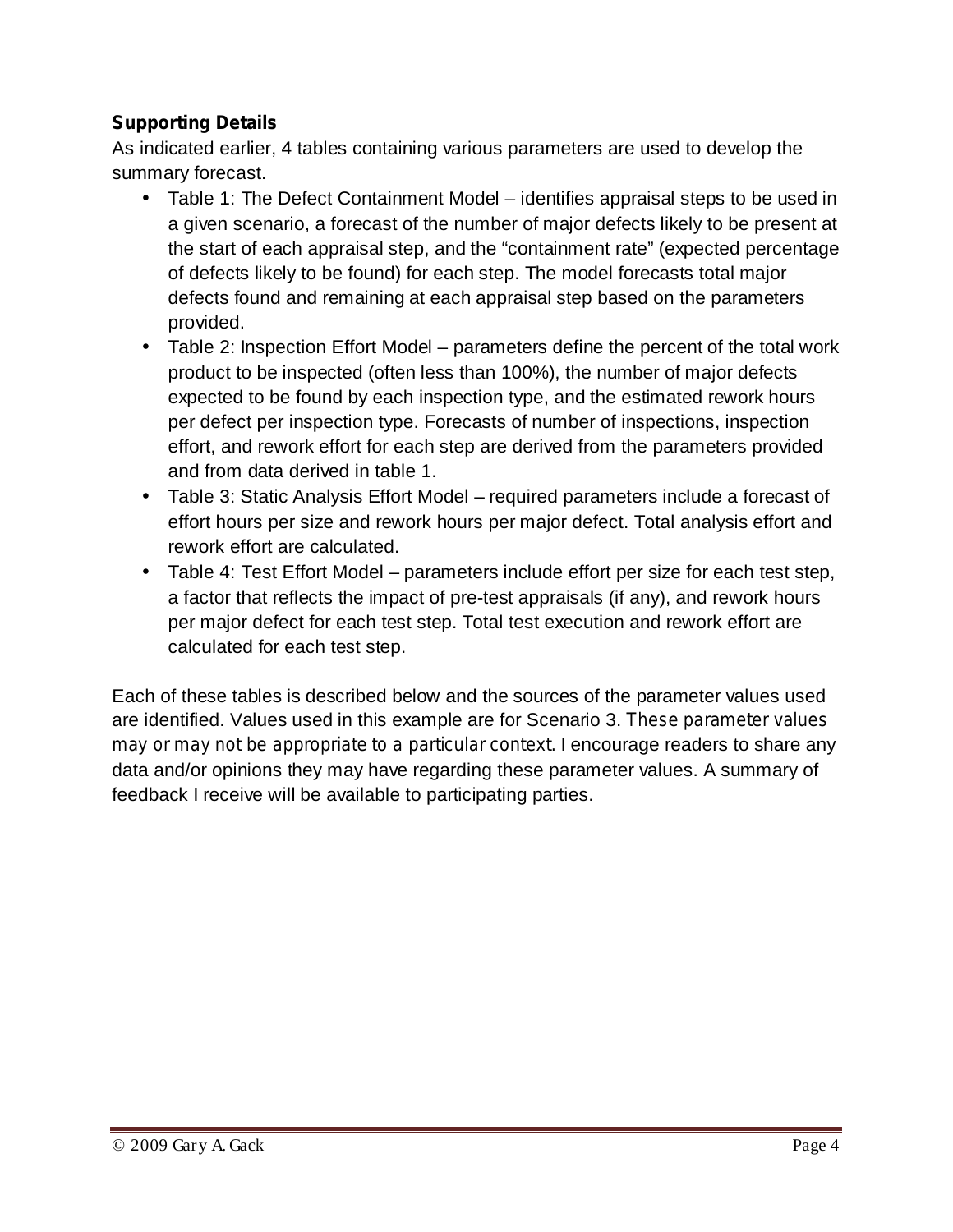| <b>Appraisal Step</b> |                                                         | Forecast                                                                         |       |                                           |                                        |  |  |
|-----------------------|---------------------------------------------------------|----------------------------------------------------------------------------------|-------|-------------------------------------------|----------------------------------------|--|--|
| Tag                   | Description                                             | $DI_n -$<br>Potential<br>Major<br>Defects/Size<br>"Inserted"<br>(SEBP09<br>p.69) | ACE % | $DF_n$ - Major<br><b>Defects</b><br>Found | $DR_n - Major$<br>Defects<br>Remaining |  |  |
| ACE,                  | e.g., Requirements<br>Inspections.                      | 1.150                                                                            | 60%   | 690                                       | 508                                    |  |  |
| ACE,                  | e.g., Design<br>Inspections                             | 1.438                                                                            | 60%   | 1168                                      | 860                                    |  |  |
| ACE <sub>3</sub>      | e.g., Code<br>Inspections                               | 2.013                                                                            | 60%   | 1724                                      | 1270                                   |  |  |
| ACE <sub>4</sub>      | e.g., Static Analysis<br>(removes code<br>defects only) |                                                                                  | 50%   | 635                                       | 679                                    |  |  |
| ACE <sub>3</sub>      | e.g., Unit Test                                         |                                                                                  | 0%    | $\theta$                                  | 579                                    |  |  |
| ACE <sub>6</sub>      | e.g., Function Test                                     |                                                                                  | 0%    | $\mathbf{0}$                              | 579                                    |  |  |
| ACE <sub>2</sub>      | e.g., Integration Test                                  |                                                                                  | 30%   | 204                                       | 490                                    |  |  |
| ACE <sub>R</sub>      | e.g., System Test                                       |                                                                                  | 35%   | 171                                       | 330                                    |  |  |
| ACE <sub>a</sub>      | e.g., Acceptance Test                                   |                                                                                  | 25%   | 83.                                       | 254                                    |  |  |
|                       |                                                         |                                                                                  |       | <b>Total Containment Effectiveness</b>    | 94.9%                                  |  |  |

**Table 1: The Defect Containment Model**

Column 1 - Each row is "tagged" by an identifier in the form "ACE<sub>n</sub>" where ACE stands for "Appraisal Containment Effectiveness" and the subscript uniquely identifies a specific appraisal step or type.

Column 2 - Appraisal steps to be included in any given scenario are named. I have included a default list of commonly used appraisal steps, but these may be changed as appropriate to any particular situation. Additional rows might be added if required. Column 3 – Defects per size "inserted". The values used here are based on Jones2009<sup>1</sup>, p.69. I have adjusted his values by allocating documentation defects proportionately to requirements, design, and code.

Column 4 – ACE % is an estimate of the percentage of incoming defects likely to be found by the indicated appraisal step. Jones (ibid, p.125) reports containment rates for inspections range from 65% to 85%. I have elected to use a more conservative 30% in scenario 2 and 60% in scenarios 3-5 for inspections. I have assumed a conservative 50% containment rate for static analysis – Jones (ibid, p.615) indicates 87% - note that static analysis applies only to code (it does not find requirements or design defects) and also does not generally find functional defects – most defects found by static analysis are "technical" in nature – memory leaks, null pointers, etc. Test step containment rates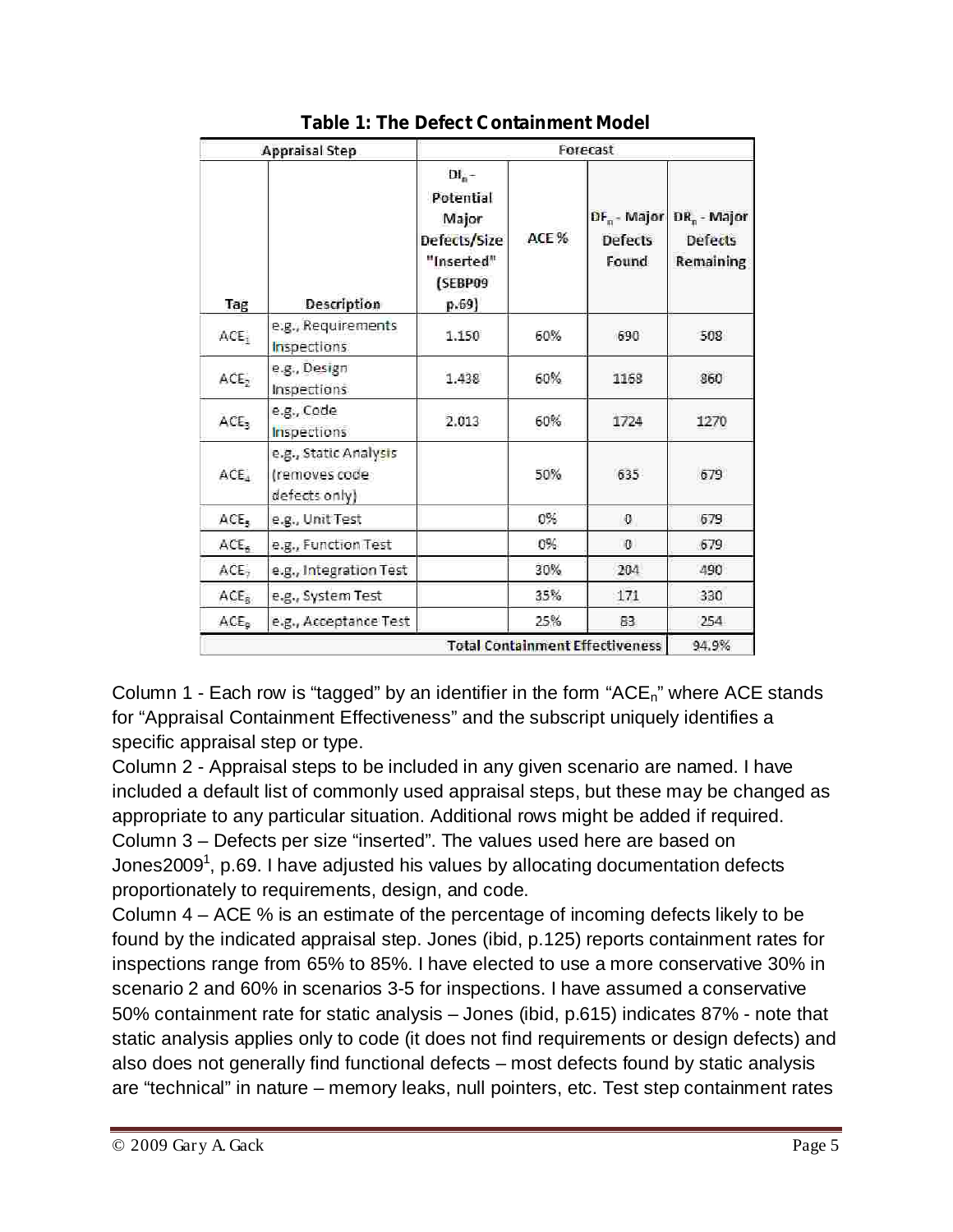are based on Jones2007<sup>2</sup> p.488 (Outsource). 0% indicates an appraisal type is not used.

Column 5 – defects found = Major defects present (cumulative) \* column 4, ACE% Column 6 - Defects remaining (present less found, cumulative) are increased by 7% to reflect bad fixes at each step.

This example (scenario 3 "best") inspects requirements, design, and code, employs static analysis, and does not use unit or function tests. As indicated this strategy leads to 94.9% TCE.

|                  | <b>Appraisal Step</b>             | Forecast    |                          |                      |                                |                                        |                            |                           |  |
|------------------|-----------------------------------|-------------|--------------------------|----------------------|--------------------------------|----------------------------------------|----------------------------|---------------------------|--|
| man in<br>Tag    | Description                       | % Inspected | Majors per<br>Inspection | #<br>Inspection<br>5 | Inspection<br>person<br>months | Rework<br>hours per<br>major<br>defect | Rework<br>person<br>months | Total<br>person<br>months |  |
| ACE <sub>1</sub> | e.g., Requirements<br>Inspections | 75%         | 18.4                     | $\overline{21}$      | $2.8\,$                        | 0.500                                  | 2.6                        | 5,4                       |  |
| ACE <sub>2</sub> | e.g., Design<br>Inspections       | 50%         | 18.4                     | 23                   | 3.2                            | 0.750                                  | 6.6                        | 9.8                       |  |
| ACE <sub>3</sub> | e.g., Code<br>Inspections         | 20%         | 3.75                     | 68                   | 9.2                            | 1.000                                  | 13.1                       | 22.3                      |  |
|                  |                                   |             | Totals                   | 112                  | 15.2                           |                                        | 22.3                       | 37.6                      |  |

**Table 2: Inspection Effort Model**

Columns 1 and 2 are the same as in table 1.

Column 3 specifies the percent of the total work product inspected. My experience suggests wide variation, and I do not believe any particular benchmark is relevant. This value is a local policy decision based on product risk characteristics and other factors. Column 4, Major Defects per Inspection, indicates an expected average number of major defects likely to be found by a single inspection event conducted in accordance with IEEE Std. 1028-2008. The values used in this illustration are based on a collection of approximately 1500 individual inspection records complied by my colleagues and I at SoftwareInspection.org. These records indicate actual results achieved across several dozen different software groups in a range of industries. Where local data exist they should certainly be used.

Column 5, number of inspections, is calculated as follows:

# Inspections = [# Major defects Found (from table 1) / column 4 (majors per inspection)] \* column 3 (% inspected) – the logic of this calculation rests on the assumption that we can intelligently select those portions of the work product most likely to contain major defects and will not need to inspect 100% of the product to find the number of defects forecast. It is generally accepted that "defect clustering" occurs – defects are not evenly distributed across the work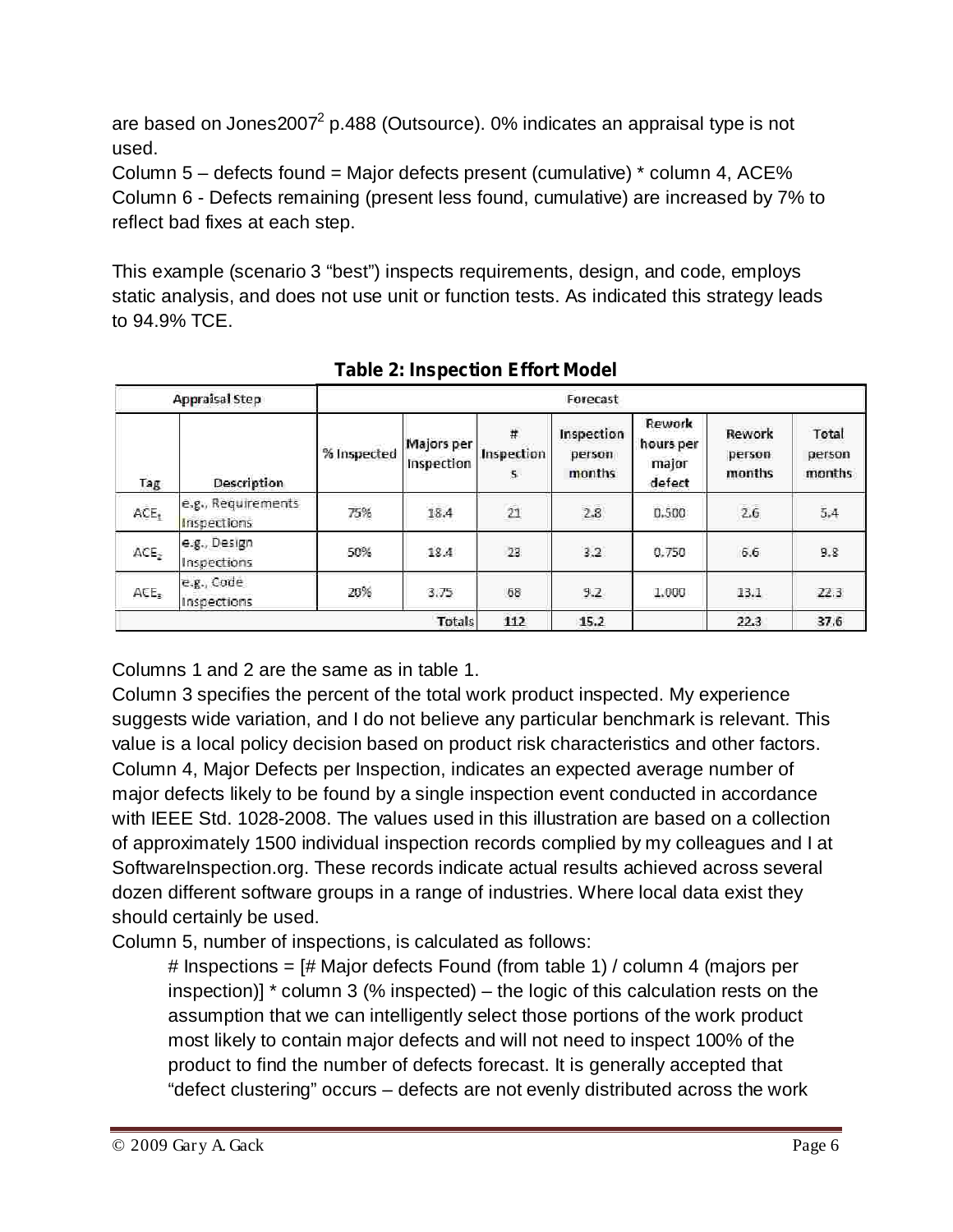product. *Caution – this logic can be misleading if an aggressive containment rate is used in table 1.*

Column 6, Inspection person months, is calculated as [number of inspections \* 18 hours per inspection] (consistent with IEEE 1028-2008, excluding rework calculated separately), divided by 132 hours per month to arrive at person months of inspection effort.

Column 7, Rework hours per major defect, an additional parameter, is used to calculate total rework in person months. I have been unable to find satisfactory benchmark values for rework of defects found by inspections. Hence I use my own "guesstimates" based on experience. Jones and others have shown the classic "1-10-100" ratio of increasing defect costs is clearly not correct. In my experience cost to fix a defect does increase through the life cycle, but only slowly. Again, these parameters are subject to wide variation and are best determined locally.

This scenario indicates the indicated sequence of three types of inspections will require 15.8 person months to conduct a total of 116 inspections and an additional 16.7 person months of effort to correct the 3,582 defects forecast to be found by inspections (from table 1, column 5,  $ACE_1 - ACE_3$ ). Inspection effort may be regarded as a "fixed" cost in that once a decision has been made to conduct the inspections the necessary effort will be incurred regardless of the number of defects actually found. Rework effort to correct defects actually found is a variable cost.

| Forecast<br><b>Appraisal Step</b> |                                                         |                   |                                     |                                               |                            |                           |
|-----------------------------------|---------------------------------------------------------|-------------------|-------------------------------------|-----------------------------------------------|----------------------------|---------------------------|
| Tag                               | Description                                             | Hours per<br>Size | Analysis<br>Person<br><b>Months</b> | <b>Rework</b><br>hours per<br>major<br>defect | Rework<br>person<br>months | Total<br>person<br>months |
| ACE,                              | e.g., Static Analysis<br>(removes code<br>defects only) | 0.1               | 0.8                                 | 0.250                                         | 1.2                        | 2.0                       |
|                                   |                                                         | Totals            | 0.8                                 |                                               | 1.2                        | 2.0                       |

**Table 3: Static Analysis Effort Model**

Columns 1 and 2 are as in table 1.

Column 3 is a parameter that defines effort required to perform static analysis in hours per size. The value indicated here, .1 hours per function point, is based on personal correspondence with Capers Jones. Some static analysis tools run in real-time as code is entered and will suggest corrections for certain types of defects – hence, time to "run" the analysis is minimal. I have used .1 hours (6 minutes per function point) as a very rough approximation of the overhead likely to occur.

Columns 4 and 5 are not used

Column 6 calculates person month required to run static analysis and analyze the results.  $=$  (column 3  $*$  size) / 132 hours per month  $-$  .8 person months in this example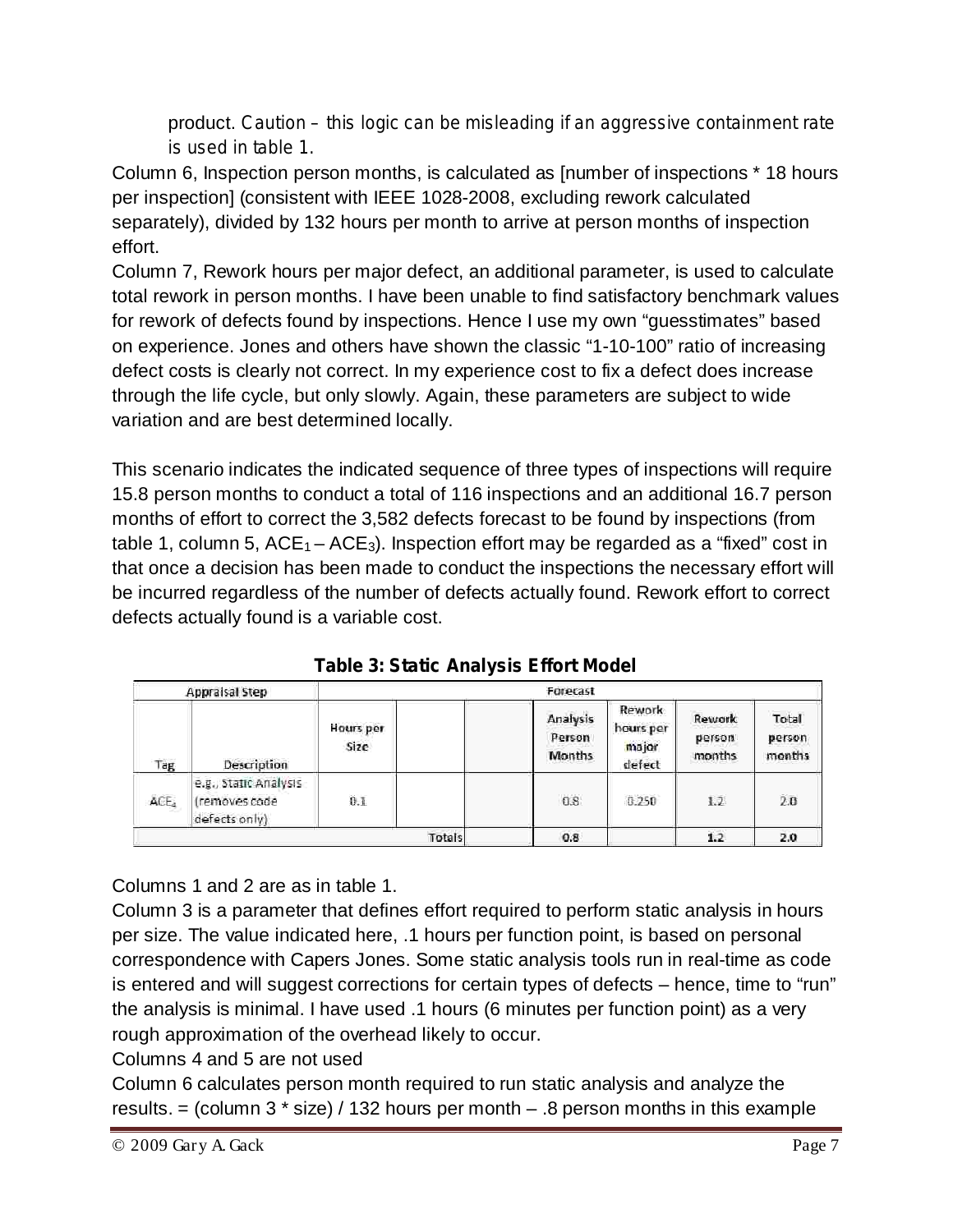Column 7 is a parameter value for time per major defect to correct defects found. The value used is also based on correspondence with Capers – he indicates static analysis tools will suggest corrections for approximately 85% of defects identified so fix time for those is negligible. He also estimates the other 15% will on average require 1.5 hours each. Accordingly I have assumed an average fix effort of .25 hours per defect. Column 8 calculates rework person months =  $[$ major defects found (from table 1)  $*$ column 7] / 132.

|                  | Forecast<br>Appraisal Step |                        |                              |                                              |                                        |                            |                           |
|------------------|----------------------------|------------------------|------------------------------|----------------------------------------------|----------------------------------------|----------------------------|---------------------------|
| Tag              | <b>Description</b>         | Test hours<br>per Size | Pre-test<br>Impact<br>Factor | Test<br>Execution<br>Person<br><b>Months</b> | Rework<br>hours per<br>major<br>defect | Rework<br>person<br>months | Total<br>person<br>months |
| ACE,             | e.g., Unit Test            | 0.880                  | 1.000                        | 0,0.                                         | 1.000                                  | 0,0.                       | 0.0                       |
| ACE <sub>5</sub> | e.g., Function Test        | 0.880                  | 1.000                        | 0.0                                          | 1,000                                  | 0,0                        | 0.0                       |
| ACE <sub>2</sub> | e.g., Integration Test     | 0.750                  | 0.500                        | 2.8                                          | 1.250                                  | 1.9                        | 4.8                       |
| ACE <sub>R</sub> | e.g., System Test          | 0.660                  | 0.500                        | 2.5                                          | 1.500                                  | 1.9                        | 4.4                       |
| ACE <sub>5</sub> | e.g., Acceptance Test      | 0.380                  | 0.500                        | $1.4\,$                                      | 1.750                                  | 11                         | 2.5                       |
|                  |                            |                        | Pre-Release Total            | 6.8                                          |                                        | 5.0                        | 11.8                      |
|                  | <b>Post-Release Rework</b> |                        |                              | 8.0                                          | 15.4                                   | 15.4                       |                           |
|                  |                            |                        | <b>Project Totals</b>        | 6.8                                          |                                        | 20.3                       | 27.1                      |

**Table 4: Test Effort Model**

Columns 1 and 2 are as in table 1.

Column 3 specifies test hours per size. Values included here are based on Jones2009 (ibid, p.264, mode values)

Column 4 is a "Pre-Test Impact Factor". This parameter is used to estimate the impact that will result if pre-test appraisals are in fact used. When pre-test methods are used there are several important consequences that impact test effort:

- The number of defects coming into any given test step will necessarily be significantly fewer.
- Hence, fewer defects will be found, and less rework will be needed to correct those defects. "Variable" cost will go down.
- Fewer defects incoming means fewer tests will fail. When a test fails it will often prevent other tests from being executed – they are said to be "blocked".
- Fewer defects incoming also means fewer tests will need to be re-executed to confirm the fix resolved the problem and did not cause unintended secondary effects.
- In total the length of the overall test cycle may be significantly shorter, resulting in a reduction in total labor cost required - "fixed" cost may also be less.

The Pre-Test Impact Factor is used to quantify the overall impact of these consequences – in effect this value indicates the % reduction expected for a given test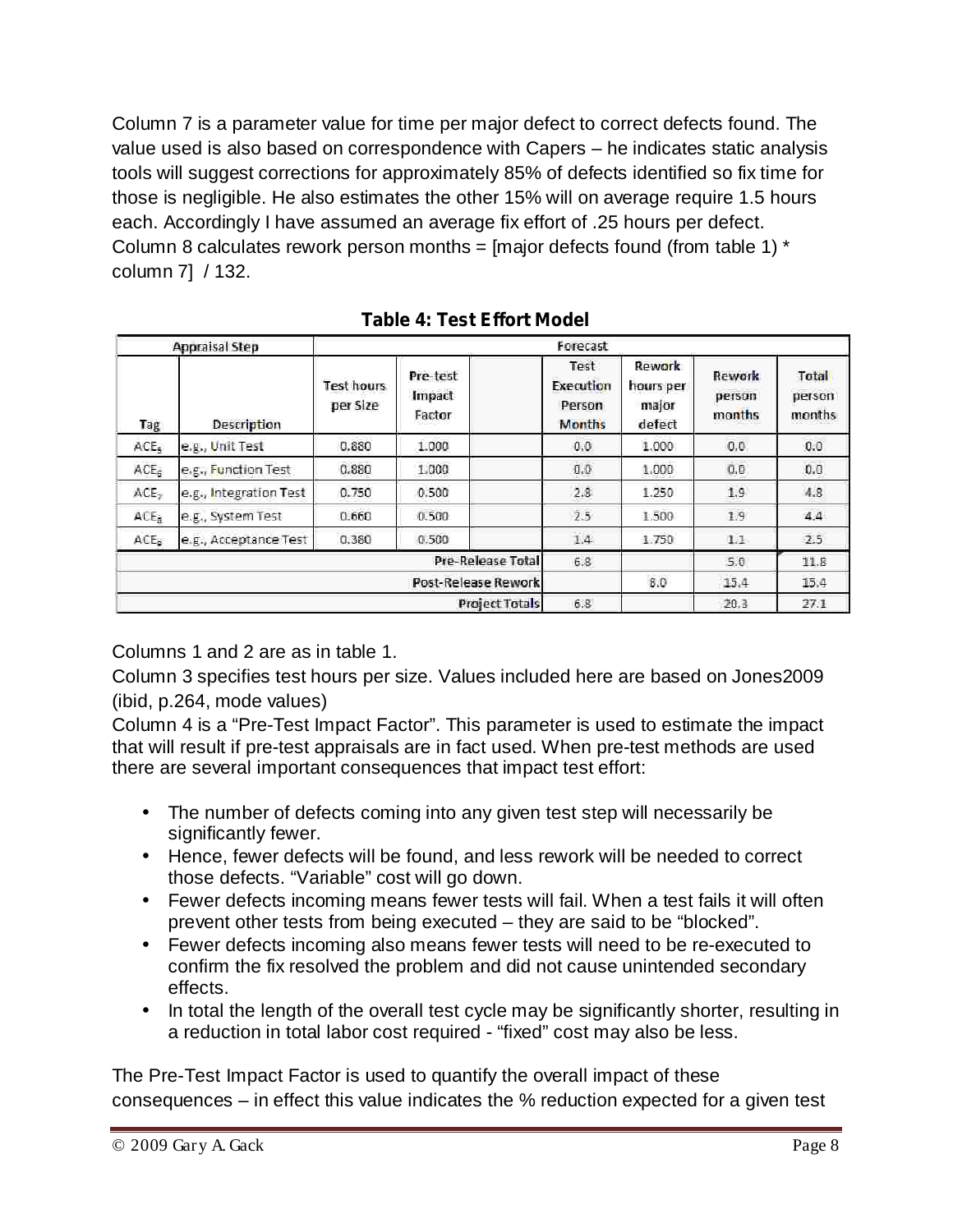step due to pre-test appraisals. The value may in some instances be 100% (1.0) if incoming quality is believed to be sufficiently good to simply not do certain types of tests (e.g., unit tests).

So far as I am aware no benchmark data on this parameter exist. Note that the number of defects incoming to testing in scenario 3 (from Table 1, column 6) is 679 vs. 4,601 in the test-only scenario – a reduction of approximately 85%. The values used in this example assume a 50% reduction in required test effort.

# Column 5 is not used.

Column 6 calculates the effort (person months required to conduct each indicated type of testing =  $[$ (test hours per size  $*$  size) / 132]  $*$  column 4 (pre-test impact factor) Column 7 indicates rework hours per major defect. Values indicated are rough estimates based on my experience. The post-release value (8 hours per major defect) is based on a rough "average" of several different data points provided by Jones<sup>3</sup>. Column 8, total rework hours, is the product of column 7 and the defects found count from table 1.

# **Sanity Check**

Does all of this really make sense? How does this "simulation" compare to what we know about the real world? One way to evaluate the results of these models is to examine their conclusions in relation to total effort likely to be devoted to an actual project. Sanity *checking any model is always a good idea.* Experimenting with these models has shown that some published parameter values lead to totally implausible conclusions – e.g., pre-release NVA effort can exceed total project effort when some of these values are used. Obviously such a conclusion cannot be valid – at least one parameter value must be incorrect when the results do not make sense.

According to Jones2008 (ibid, p.295, table 3-29) an average 1,000 function point project will require about 97.5 person months of effort. The following table summarizes the results of the 5-scenario simulation, using the parameter values described above, to illustrate how those results relate to 97.5 person months of total effort.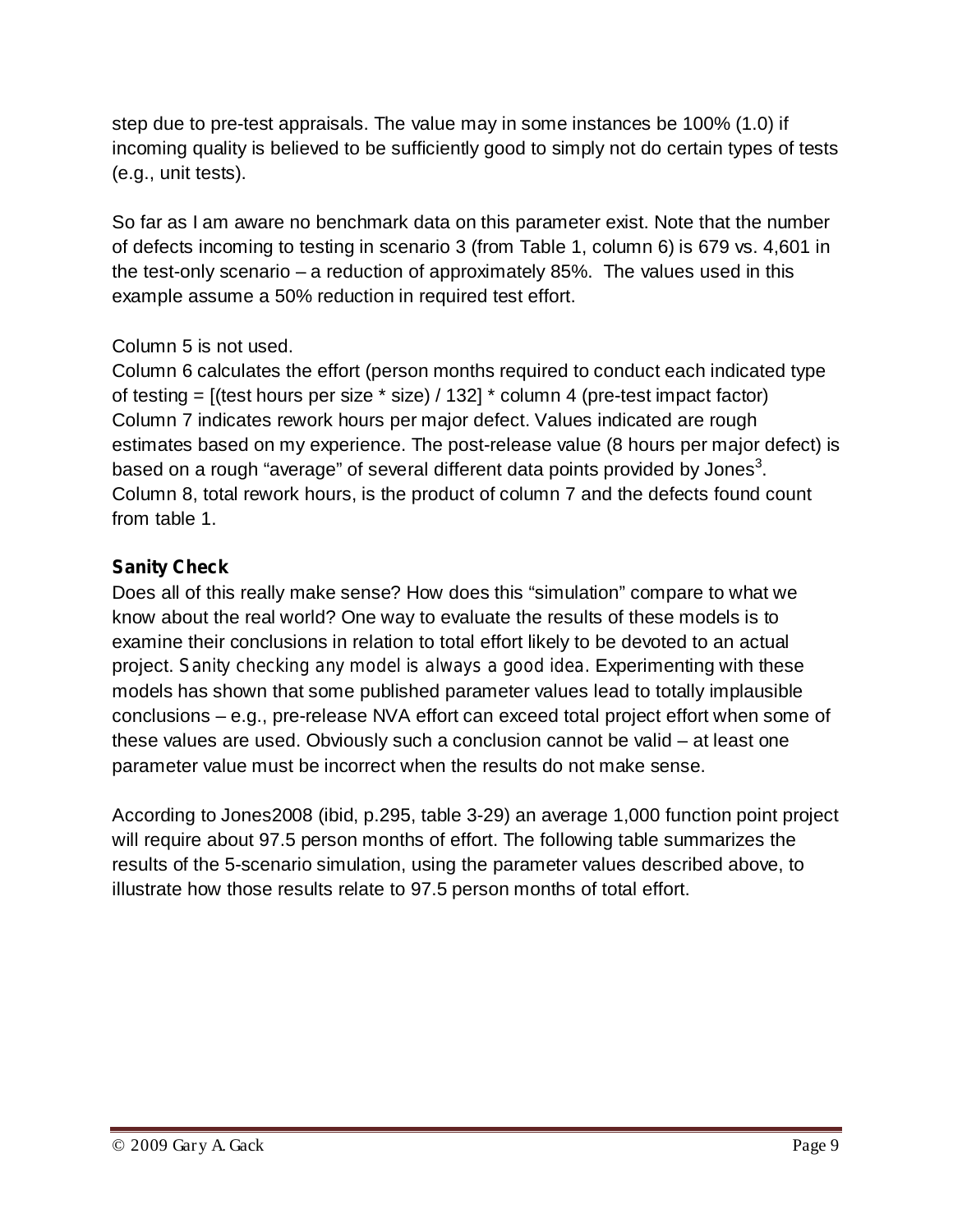| 1. Scenario              | 2. Total<br>Project<br><b>Effort</b> | 3. Pre-<br>Release<br><b>NVA</b> | 4. Pre-<br>Release<br>NVA % of<br>Scenario 1 | 5. Post-<br>Release<br><b>NVA</b><br><b>Effort</b> | 6. Total<br>Effort<br>$(Pre +$<br>Post) | 7. Total<br>Effort %<br>of<br>Scenario 1 |
|--------------------------|--------------------------------------|----------------------------------|----------------------------------------------|----------------------------------------------------|-----------------------------------------|------------------------------------------|
| Scenario 1 - "test only" | 97.5                                 | 62.3                             | 100%                                         | 57.6                                               | 155.1                                   | 100%                                     |
| Scenario 2 - "better"    | 96.9                                 | 61.7                             | 99.0%                                        | 43.8                                               | 140.7                                   | 91%                                      |
| Scenario 3 - "best"      | 86.5                                 | 51.3                             | 82.3%                                        | 15.4                                               | 101.9                                   | 66%                                      |
| Scenario 4 @ 4/size      | 82.1                                 | 46.9                             | 75.3%                                        | 12.3                                               | 94.4                                    | 61%                                      |
| Scenario 5 @ $3/size$    | 72.3                                 | 37.1                             | 59.5%                                        | 9.2                                                | 81.5                                    | 53%                                      |

Column 1 identifies the scenario.

Column 2 assumes a "scenario 1" project requires 97.5 person months in total. Other scenario effort requirements are reduced to reflect savings in pre-release NVA effort indicated in column 3 as a consequence of the appraisal strategies used in each. Column 4 gives the percent of pre-release NVA effort for each scenario relative to scenario 1. As we see, scenario 3 (86.5 person months) results in an 11.3% reduction in total pre-release effort vs. scenario 1 (97.5 person months). Scenario 5 saves 25.8% pre-release vs. scenario 1.

Column 5 indicates post-release NVA effort. We see that scenario 1 post-release NVA effort (57.6 person months) is nearly as large as NVA effort pre-release. The real cost of this project is almost 50% greater than the cost measured at the time of release. Very few low maturity organizations ever measure this and quite likely are in denial, but in my experience this appears to be very realistic. Scenario 2, which introduces limited inspections in addition to testing included in scenario 1, reduces *pre-release* NVA by slightly less than 1% but also reduces post-release NVA by about 24%. Perhaps this dynamic is why so many organizations try inspections but do not sustain them – the largest savings are not evident at the time of release, and may in any case be in someone else's budget!

Column 6 is total effort pre- plus post-release – i.e., the sum of column 2 (total prerelease effort) and column 5 (post-release effort, which is all rework and hence all NVA). As indicated in column 7, scenario 3 saves 34% relative to scenario 1.

Scenarios 3, 4, and 5 appear to be highly consistent with results reported by high maturity organizations.

Try this out with your own data or assumptions – I look forward to your feedback! For a copy of the model, please send me an email – ggack@process-fusion.net